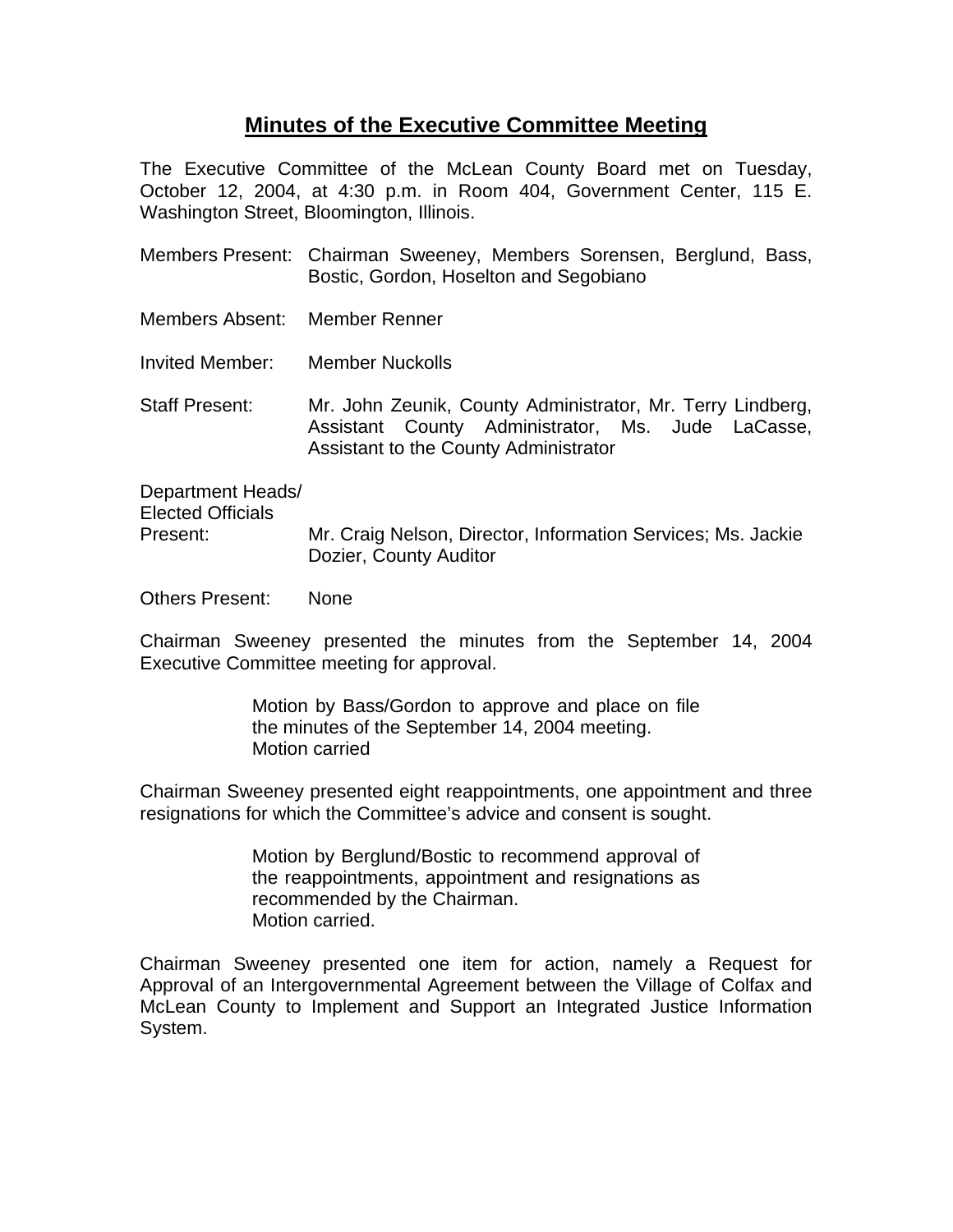Executive Committee October 12, 2004 Page Two

> Motion by Gordon/Sorensen to recommend approval of the Intergovernmental Agreement between the Village of Colfax and McLean County to Implement and support an Integrated Justice Information System. Motion carried.

Mr. Duffy Bass, Chairman, Transportation Committee, reported that the Transportation Committee had one item for action. As background, he indicated that, through the cooperation of the City of Bloomington Engineer and the County Engineer, an agreement was reached on a Jurisdictional Transfer on County Highways 26 and 28. The County Highway 26 and 28 transfer includes Six Points Road from Morris Avenue to Oakland Avenue, Oakland Avenue from Six Points to Euclid, Euclid from Oakland to Washington (which had been a County Highway extension), and Bloomington Heights Road from Washington Street to Illinois State Route 9. Mr. Bass indicated that the City will be providing the engineering and right-of-way acquisition for the Six Points project. There will be upgrading done to the roads to match 20% of the Federal Aid Urban Project on Six Points Road, improving it to three and four lanes. He further reported that the Jurisdictional Transfers would happen, upon IDOT's approval, except the portion of Ireland Grove Road from Stride Drive to Towanda Barnes Road, which will occur upon approval of the City Council and County Board. The County also agreed to resurface Oakland Avenue from the Goose Creek Bridge to Six Points Road.

> Motion by Bass/Berglund to recommend approval of the Jurisdictional Transfers Agreement between McLean County and the City of Bloomington for CH 26 and CH 28 (Ireland Grove Road). Motion carried.

Chairman Sweeney asked if the Committee had any questions for Mr. Bass. Hearing none, he thanked him.

Mr. Matt Sorensen, Chairman, Finance Committee, reported that the Finance Committee had three items for action, the first two of which will be grouped together. The first is a request for approval of a Resolution of the McLean County Board authorizing the McLean County Health Department to participate in an Intergovernmental Mutual Aid Agreement to establish and operate the Illinois Public Health Mutual Aid System (IPHMAS) and the second is a request for approval of an Intergovernmental Mutual Aid Agreement for the establishment of the Illinois Public Health Mutual Aid System (IPHMAS).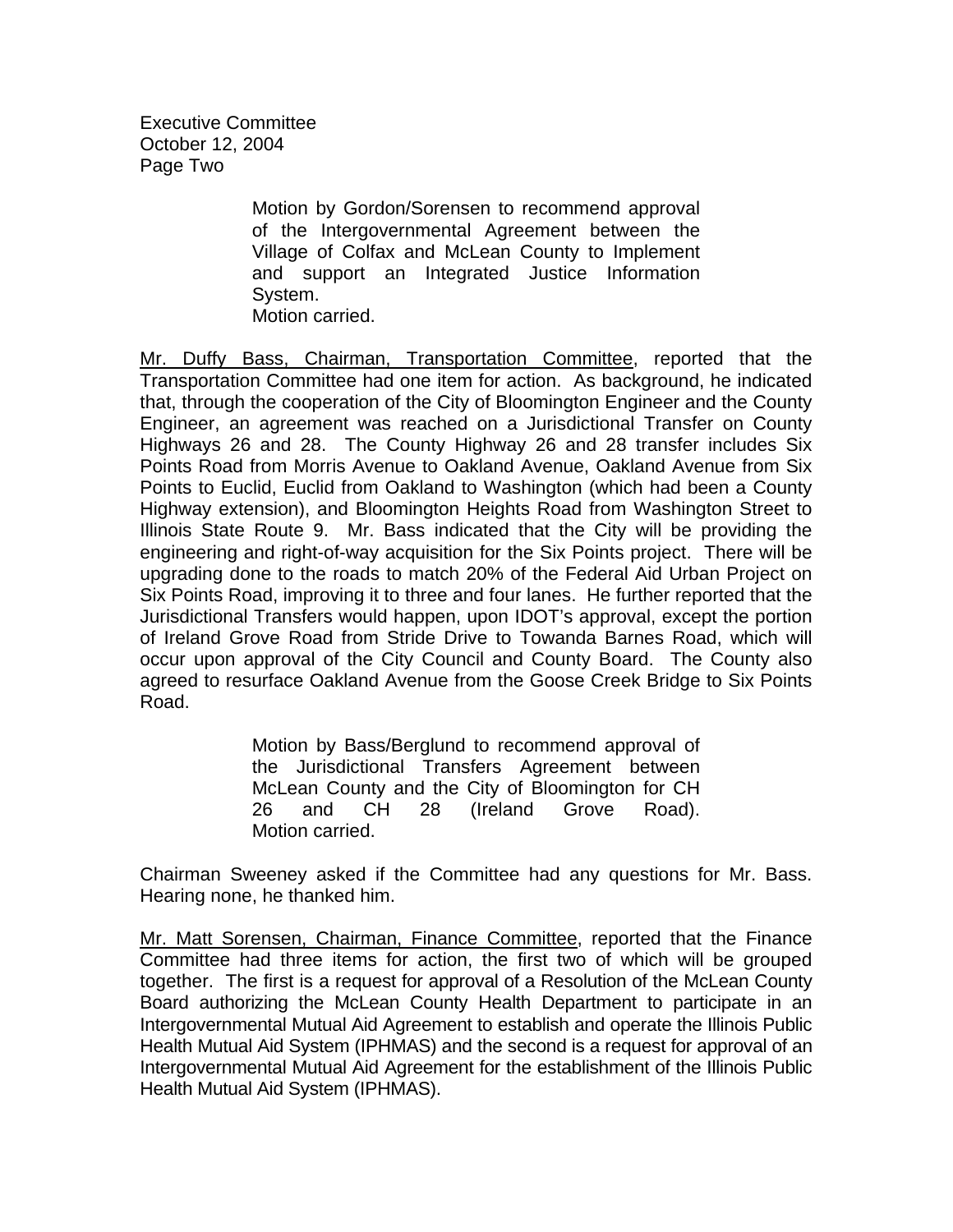Executive Committee October 12, 2004 Page Three

> Motion by Sorensen/Gordon to recommend approval of a Resolution of the McLean County Board Authorizing the McLean County Health Department to Participate in An Intergovernmental Mutual Aid Agreement To Establish and Operate the Illinois Public Health Mutual Aid System (IPHMAS) and to recommend approval of an Intergovernmental Mutual Aid Agreement for the Establishment of the Illinois Public Health Mutual Aid System (IPHMAS). Motion carried.

Mr. Sorensen presented the third request, namely a request for approval for a change in the polling place for Arrowsmith Township, which came from the County Clerk and originated with the Arrowsmith Township Supervisor to meet ADA requirements for that precinct.

> Motion by Sorensen/Bass to recommend approval of the request for a Change in the Polling Place for Arrowsmith Township. Motion carried.

Chairman Sweeney asked if the Committee had any questions for Mr. Sorensen. Hearing none, he asked Vice Chairman Nuckolls to present the Justice Committee Report.

Mr. Bob Nuckolls, Vice Chairman, Justice Committee noted that the Justice Committee brings four items for action to the Executive Committee. The first is a request for approval of Agreement #601170 "McLean County Domestic Violence Multi-Disciplinary Team Program" between the McLean County State's Attorneys Office and the Illinois Criminal Justice Information Authority.

> Motion by Nuckolls/Sorensen to recommend approval of Agreement #601170 "McLean County Domestic Violence Multi-Disciplinary Team Program" between the McLean County State's Attorneys Office and the Illinois Criminal Justice Information Authority. Motion carried.

Mr. Nuckolls presented the second item for action, which is a request for approval of an Emergency Appropriation Ordinance Amending the Fiscal Year 2004 Combined Annual Budget and Appropriation – State's Attorneys Office 0020 – Domestic Violence Multi-Disciplinary Team Program – ICJIA Grant.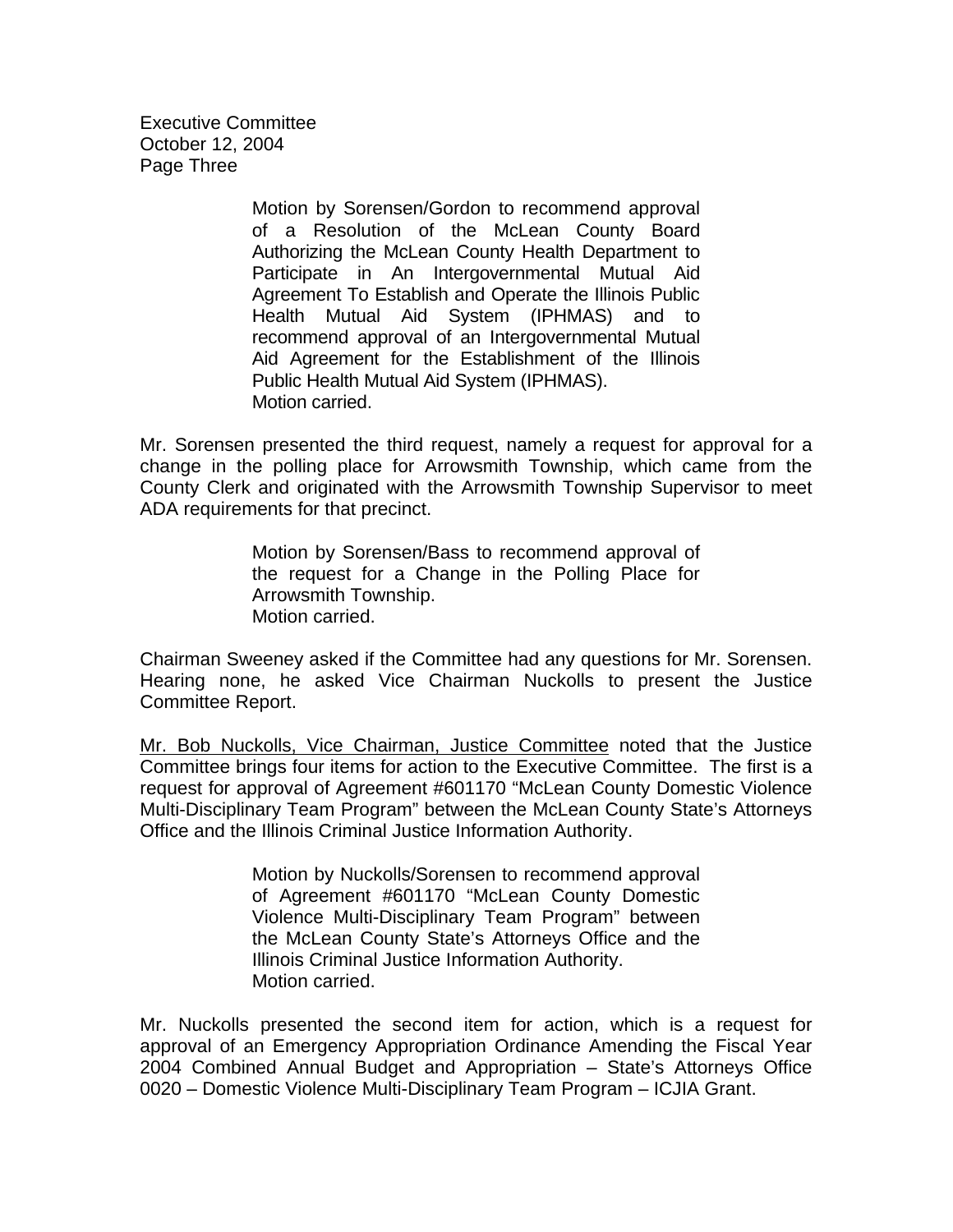Executive Committee October 12, 2004 Page Four

> Motion by Nuckolls/Bostic to recommend approval of an Emergency Appropriation Ordinance amending the Fiscal Year 2004 Combined Annual Budget and Appropriation Ordinance – State's Attorneys Office 0020 – Domestic Violence Multi-Disciplinary Team Program – ICJIA. Motion carried.

Mr. Nuckolls presented the third item for action, namely a request for Approval of Agreement #601171 "McLean County Domestic Violence Multi-Disciplinary Team Program" between the McLean County Sheriff's Department and the Illinois Criminal Justice Information Authority.

> Motion by Nuckolls/Bostic to recommend approval of Agreement #601171 "McLean County Domestic Violence Multi-Disciplinary Team Program" between the McLean County Sheriff's Department and the Illinois Criminal Justice Information Authority. Motion carried.

Mr. Nuckolls presented the final action item, which is a request for approval of Agreement #601174 "McLean County Domestic Violence Multi-Disciplinary Team Program" between McLean County Court Services and the Illinois Criminal Justice Information Authority.

> Motion by Nuckolls/Bass to recommend approval of Agreement #601174 "McLean County Domestic Violence Multi-Disciplinary Team Program" between the McLean County Court Services and the Illinois Criminal Justice Information Authority. Motion carried.

Chairman Sweeney asked if the Committee had any questions for Mr. Nuckolls. Hearing none, he thanked him.

Mr. George Gordon, Chairman, Land Use and Development Committee, reported that the Land Use and Development Committee had no items for action.

Chairman Sweeney asked if the Committee had any questions for Mr. Gordon. Mr. Sorensen asked Mr. Gordon if he had a status report on the Prairieland subdivision development west of Bloomington. Mr. Gordon indicated that he has been receiving monthly status reports, which show that the principal street is ready to be put in and that most of the questions raised had been answered. However, more questions have been raised that have not been answered to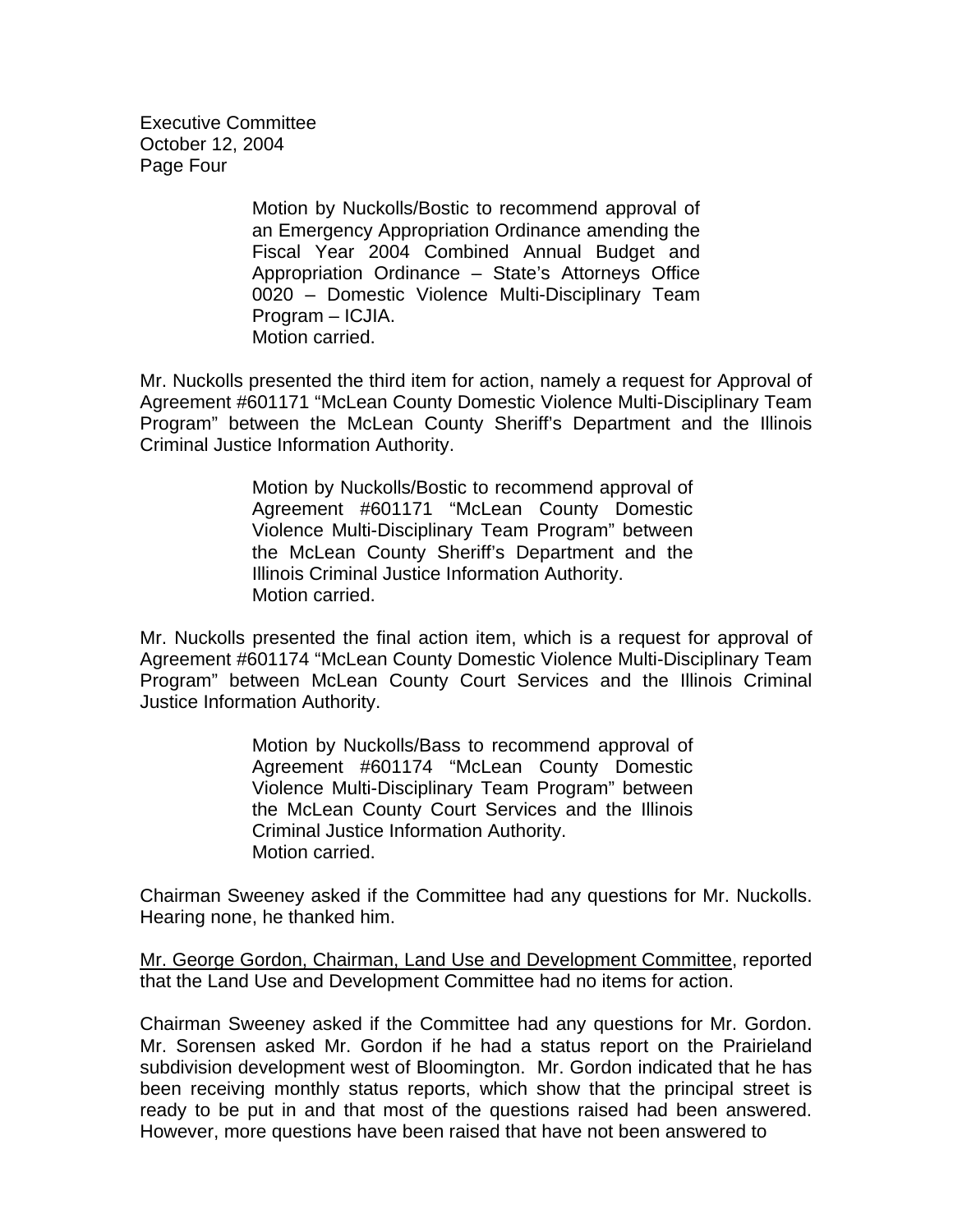Executive Committee October 12, 2004 Page Five

date. Mr. Gordon indicated that some, but not all, of the projected progress is being made. Chairman Sweeney asked what is meant by the "primary street." Mr. Gordon replied that he did not know the name of the street, but it will be the major street in the Prairieland Subdivision. He noted that the certification of the sewer systems, which precedes development of the street, is almost complete. Ms. Bostic reported that she has been receiving several phone calls from residents in Apollo Acres regarding the noise of the activity in the evening, as well as concerns regarding the detention pond, and complaints about the weeds and debris. Mr. Gordon indicated that the monthly reports received from Mr. Tracy do not reflect these problems. Ms. Bostic expressed concerns regarding the situation. Mr. Segobiano reported that he, too, has received calls which he referred to Ms. Bostic. Mr. Segobiano indicated that the EPA is sending a representative to check on some possible ground contamination on Wednesday, October 13<sup>th</sup>.

Chairman Sweeney asked if the Committee had any other questions for Mr. Gordon. Hearing none, he thanked him.

Ms. Diane Bostic, Chairman, Property Committee, reported that the Property Committee had one item for action, which is a request for approval of an Emergency Appropriation Ordinance Amending the Fiscal Year 2004 Combined Annual Appropriation and Budget Ordinance – Public Building Commission Lease Fund 0161, Government Center Building 0115.

> Motion by Bostic/Berglund to recommend approval of the Emergency Appropriation Ordinance Amending the Fiscal Year 2004 Combined Annual Appropriation and Budget Ordinance – Public Building Commission Lease Fund 0161, Government Center Building 0115. Motion carried.

Ms. Bostic reported that the Property Committee approved a request from Jennifer Ho, Risk Management, to display Silent Witness Exhibits in the lobby of the Law and Justice Center and to place purple ribbons on the lawn of the Law and Justice Center on behalf of the Corporate Alliance to End Partner Violence (CAEPV). This display is in conjunction with the Domestic Violence awareness project.

Chairman Sweeney asked if there were any questions for Ms. Bostic. Mr. Sorensen commented on the media coverage of the City and County spending money, citing the Government Center as an example. He asked what was spent per square foot on this facility and what would it have cost on the open market. Mr. Zeunik replied that there are plans to have an Open House the first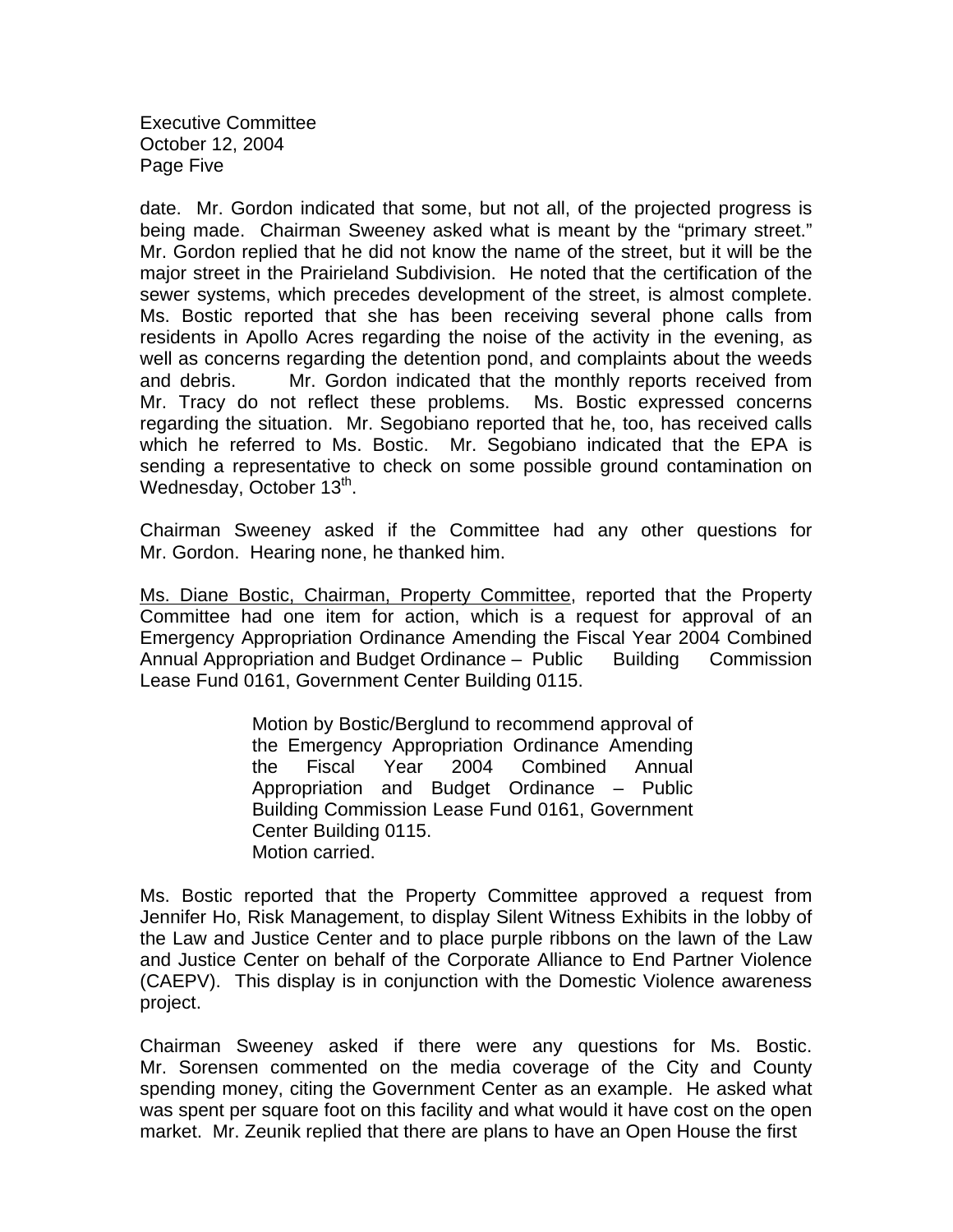Executive Committee October 12, 2004 Page Six

Sunday in November, at which time a brochure will be available that will include the total cost per square foot occupied by the City and the County and the total cost for the building. Mr. Zeunik indicated the information could be made available to at the Board meeting. Mr. Sorensen requested that the media be made aware that the City of Bloomington and McLean County Government did a service to the community by renovating the building at a cost that will save the City and the County a lot of money.

Ms. Bostic reported that the Property Committee reviewed the plans for the renovation of the Seventh Floor of the Law and Justice Center, which will house the entire Court Services Department, including both Juvenile Courts Services and Adult Court Services. She also reported that the initial plan was for the work to be done by Facilities Management, but it was learned that, according to PBC enabling law, it must be contracted out. Chairman Sweeney reported that he had researched the cost of the work done on the Government Center Building, noting that the cost was approximately \$80-\$85 per square foot versus a new building that would have cost approximately \$185-\$190 per square foot.

Chairman Sweeney asked if there were any further questions for Ms. Bostic. Hearing none, he thanked her.

Mr. Zeunik presented two of the three budgets under the oversight of the Executive Committee. The first is the Information Services Department. In summary, Mr. Zeunik reported that revenue is up in Fiscal Year 2005 over Fiscal Year 2004. This increase is a result of the transfer from other funds, namely the County Highway Department Fund 0120, the Recorder's Document Storage Fund 0137, the Circuit Clerk's Court Automation Fund 0140 and the County Collector's Automation Fund 0168. Mr. Zeunik reported that the total operating budget for Information Services is \$1,821,246, which is down 7.6% over the FY'2004 Adopted Budget. The only change is the grant-funded GIS Specialist position, currently housed at the Highway Department, being shifted into Information Services in 2005 to broaden the level of support to all County offices and departments, in addition to the support that is provided for the Highway Department. Mr. Zeunik noted there is very little change in the Material and Supply accounts, the Contractual Services accounts and the Capital Outlay accounts.

> Motion by Berglund/Gordon to recommend tentative approval of the Information Services Department 0001-0043 FY 2005 Recommended Budget as submitted.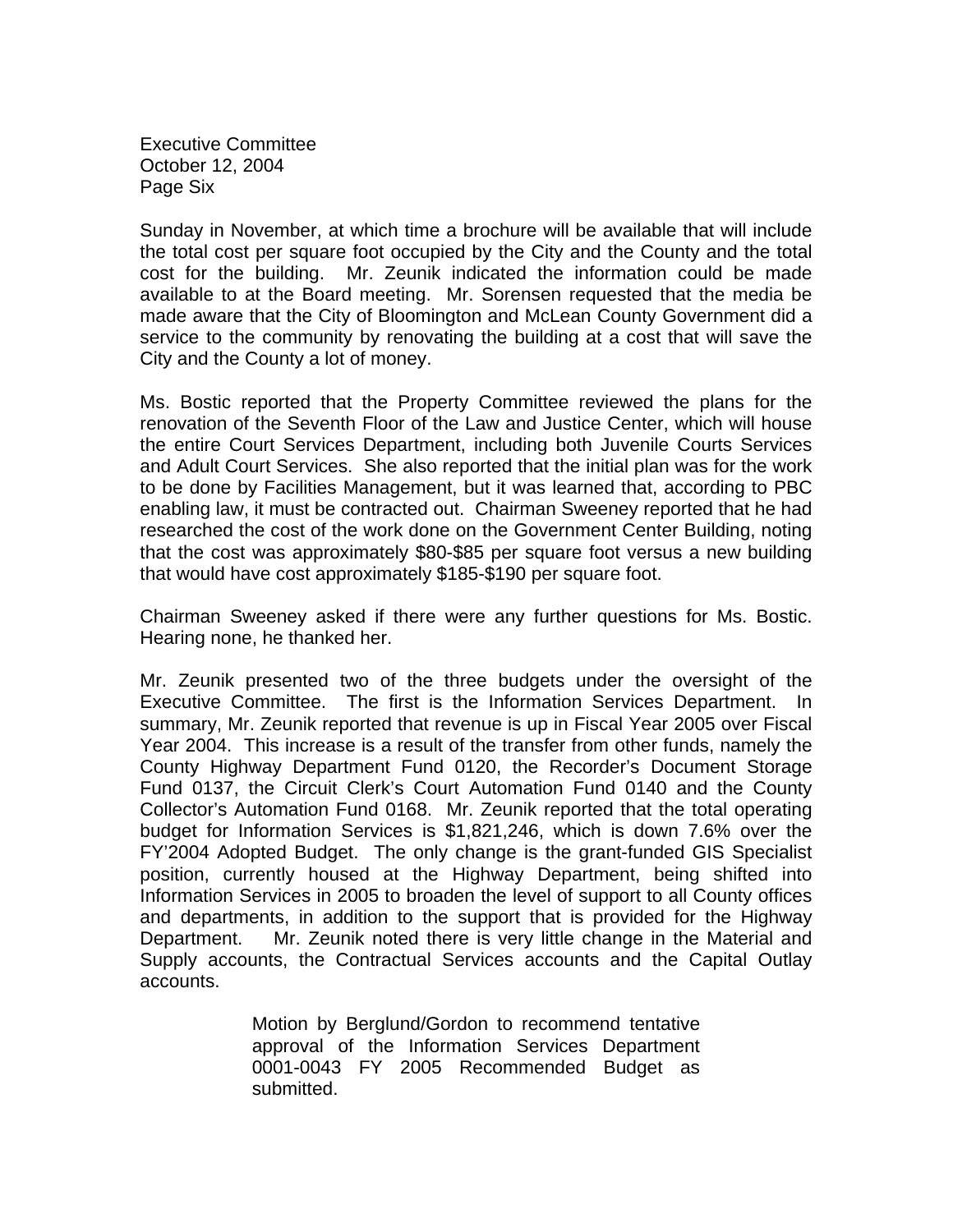Executive Committee October 12, 2004 Page Seven

Chairman Sweeney asked if there were any questions for Mr. Nelson. Mr. Sorensen asked what is the current rotation on computer equipment. Mr. Nelson replied that a 48-month rotation is being established. Mr. Segobiano asked about the travel expenses as listed in the FY'2005 Recommended Budget. Mr. Zeunik indicated that Information Services should be the only department with a significant difference in travel expense, as the IS staff spends a great deal of time traveling to different County facilities, using their own private vehicles.

## Motion carried.

Mr. Zeunik presented the second budget, the County Administrator's Office 0001-0002. He noted that there is no revenue in the County Administrator's Budget and the total Operating Budget of \$418,490 represents a 1.04% increase over the FY'2004 Adopted Budget. There is no change in the staffing level and very little change in other expenditures. Mr. Zeunik reported that the Auditing and Accounting Services is out for bid this year, since the current auditor finished a three-year engagement.

> Motion by Bostic/Gordon to recommend tentative approval of the County Administrator's Office 0001-0002 FY'2005 Recommended Budget as submitted.

Mr. Sorensen asked if the Recommended Budget allowed for the compensation increase for Mr. Zeunik recommended by the Executive Committee and approved by the Board in June, 2004. Mr. Lindberg replied that it is included in the FY'2005 Recommended Budget.

Motion carried.

Chairman Sweeney asked if the Committee had any other questions for Mr. Zeunik. Hearing none, he thanked him.

Chairman Sweeney presented the September 30, 2004 bills as recommended and transmitted by the County Auditor for payment. The fund total for the month is \$255,918.93.